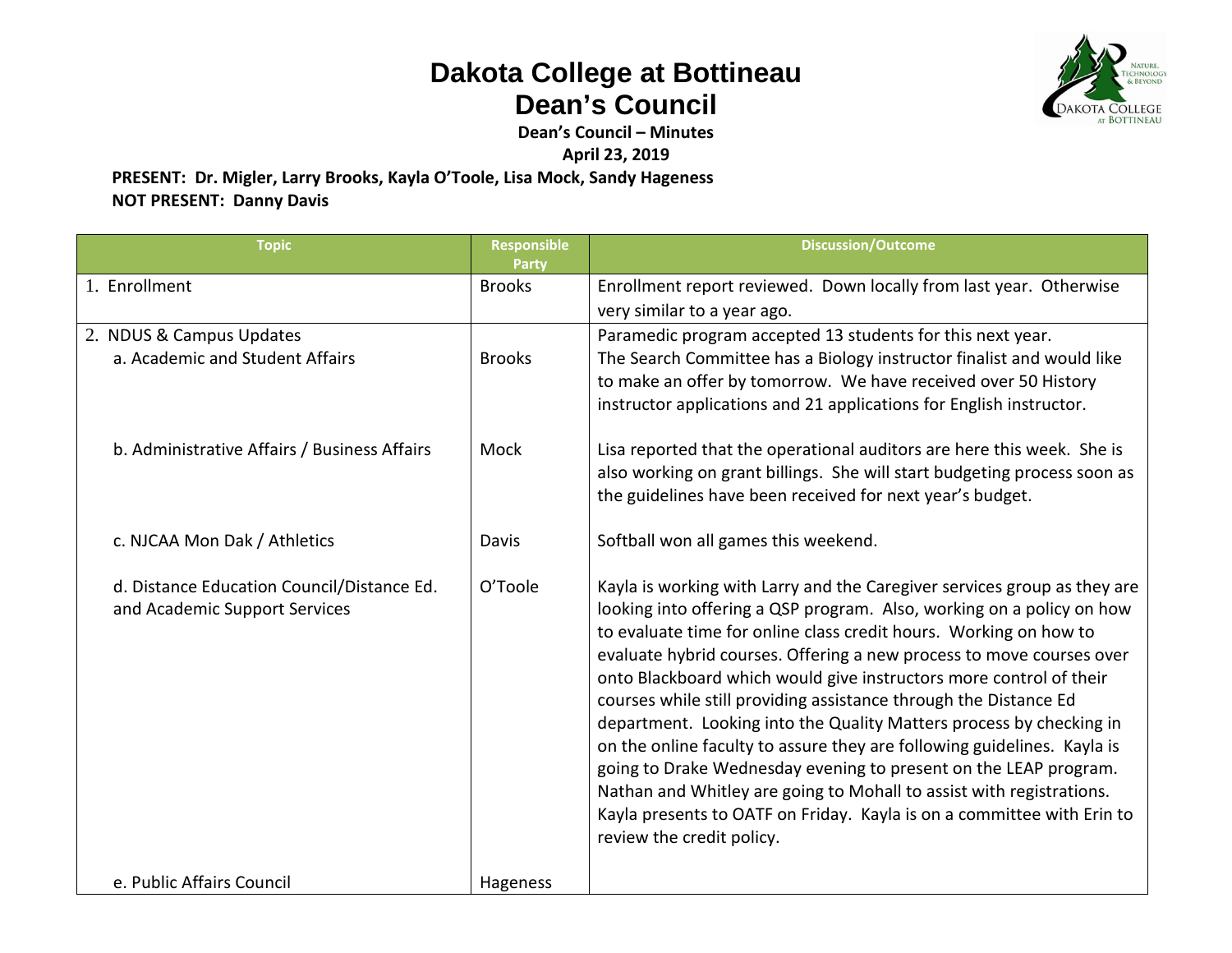## **Dakota College at Bottineau Dean's Council**



| f. Chancellor's Cabinet / Dean's Update                                                                                                                                                                                                                                  | Migler | First round of filming is complete for library footage. Will complete the<br>filming next week one day in Bottineau and two days in Minot. Amy<br>Koehler will be on the noon show today to promote the Women in<br>Aquaculture/Hydroculture camp.<br>Legislative session will be finishing up within the next week or so. The<br>Higher Ed bills have not been finalized                             |
|--------------------------------------------------------------------------------------------------------------------------------------------------------------------------------------------------------------------------------------------------------------------------|--------|-------------------------------------------------------------------------------------------------------------------------------------------------------------------------------------------------------------------------------------------------------------------------------------------------------------------------------------------------------------------------------------------------------|
| 3. Other<br>a. Summer hours options:<br>* open at 7:30, half hour lunch, close at 4 PM<br>each day (LRSC, NDSU, VCSU, others)<br>* supervisors work with their staff to arrange<br>schedules, close at 3 PM on Friday (NDSCS)<br>* as above, but close at noon on Friday | Migler | Click here for attachments<br>Summer campus official hours were discussed. This would be to<br>identify open campus hours for the public. Will discuss at next week's<br>Council meeting.                                                                                                                                                                                                             |
| b. Upcoming Drills                                                                                                                                                                                                                                                       |        | The Emergency Management Team scheduled drills. The fire drill will<br>be today at 9:50 am. The tornado drill will be the last week in April,<br>first week in May. Cole is coordinating it with City Emergency<br>Manager. Emergency management team has been working on a new<br>emergency operations plan, had to identify risks using REMS training<br>model.                                     |
| c. Summer Facility Projects<br>d. Podcast                                                                                                                                                                                                                                |        | Summary projects were reviewed. The funds are coming from State<br>appropriated dollars and auxiliary funds. In addition, IT would like to<br>update campus computers by purchasing two-year old lap tops from<br>VCSU at \$300/each. It was decided that if someone wants a stand-<br>alone system it will come out of their department budget. Otherwise<br>computers will be updated with laptops. |
|                                                                                                                                                                                                                                                                          |        | Podcast proposal tabled to next week's meeting. Marketing committee<br>will review this week.                                                                                                                                                                                                                                                                                                         |
| 4. Recognition & Celebration                                                                                                                                                                                                                                             | All    |                                                                                                                                                                                                                                                                                                                                                                                                       |